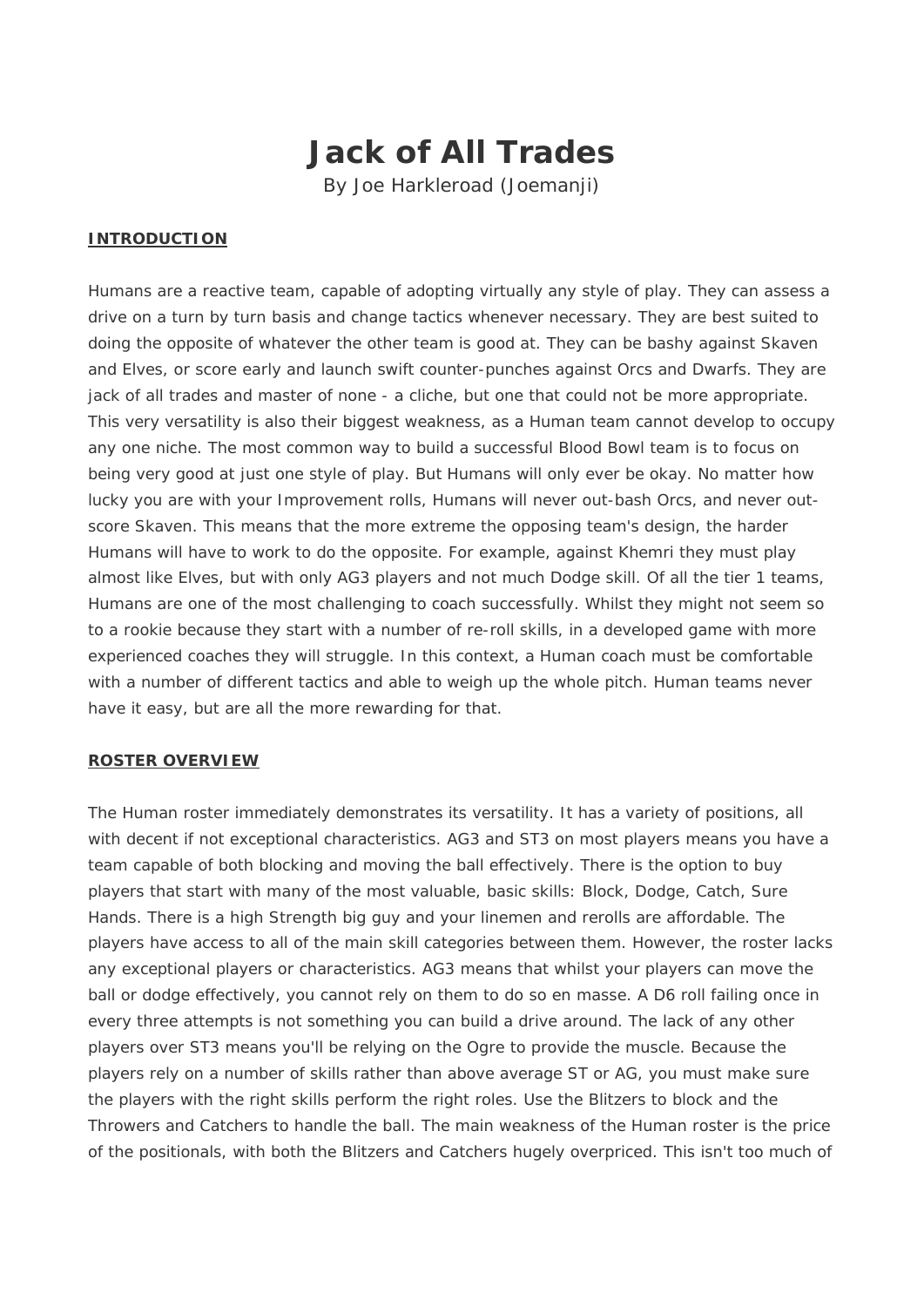a problem when starting out, as the low cost of your rerolls and Linemen allow you to absorb this inflation. However, in league play it is almost crippling, with an inflated TV reducing your winnings with which you must then replace overpriced players on a regular basis. Once the bashy teams develop, with only AV8 you'll find yourself taking regular casualties and will struggle to find the 90K to replace a Blitzer.

# **GENERAL TACTICS**

As mentioned above (and in numerous other places) Humans should generally try to adopt the opposite style of play to their opponent. Against fast teams try to grind out a 2-1 or 2-0, bashing down the pitch and trying to kill as many players as possible. Against slow teams use your speed to run the ball, trying to control the clock on offence and disengaging on defence until the time is right to flood the cage or your opponent runs out of time.

The first decision in any drive is which players to put on the pitch. With a full squad to choose from, I'd always use the Ogre, 4 Blitzers and 2 Catchers. The remaining 4 players should be Linemen or Throwers depending on the context of the drive and their skills. If you are kicking, you might want to protect your Throwers for the drives in which you receive for example.

The main strength of the Human roster is their speed. Whilst their ST, AG and AV are all adequate, their MA is definitely above average. Never underestimate just has fast your Humans can be - they have the pace to take advantage of any mistake or bad luck from your opponent. Always keep this in mind when setting up for a drive or at the start of a turn, and try to position your players so they are able to pounce. In doing so, you are presenting your opponent with a problem, and he will need to play more conservatively to protect himself.

Humans other strengths are based on their skills rather than their stats. This means each position is well suited to his particular role, and so it is important to get the right people doing the right things. Dodge with Catchers, block with Blitzers etc. Use your built in re-rolls and save your team re-rolls for the important things, or to allow you to take calculated risks.

It is important to start every turn with the easy rolls. This is the most basic thing in Blood Bowl of course, but is especially true for Humans. The team is not one that suits for high risk/high reward plays, you need to build a drive slowly and carefully. Plan your turn, don't just roll some dice and see what happens. Think about where you want to be at the end of the turn. This is where your speed comes into play, as you'll have plenty of options as to where you can go. Move your unmarked players first to cover for an early turnover or support the actions you plan to take in the turn. Take 2D blocks where available and get your positioning right so you can build a chain of similar favourable blocks.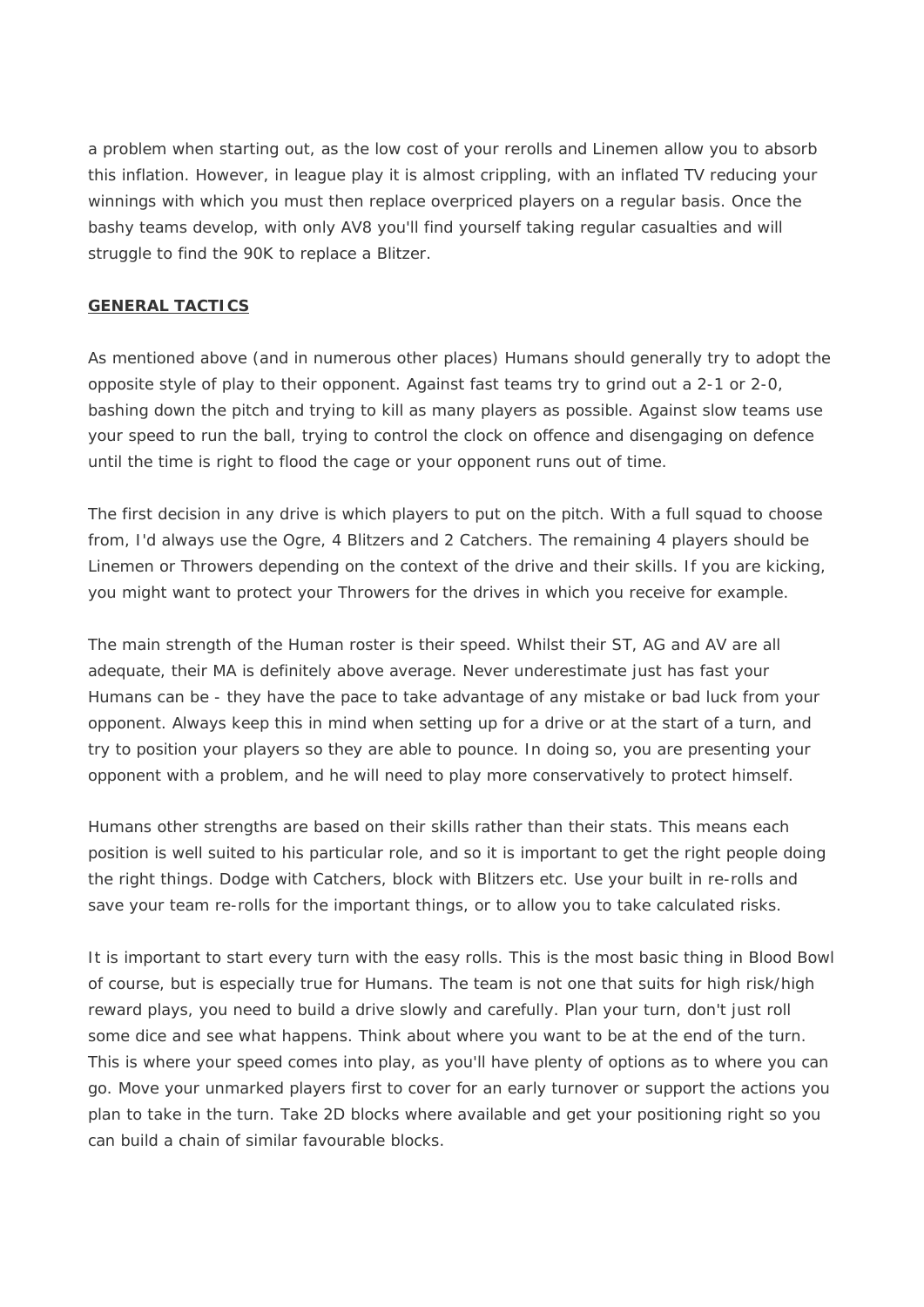To quickly run through some basics: the basic currency of a turn is the 2D block, preferably with Block skill. A 3+ roll will fail 11% of the time even with a re-roll. A 2D block with Block will fail less than 3% of the time, and even then you can still re-roll it. That is an action you can control and repeat. With plenty of ST3 players and easy access to Guard on five players you should be able to engineer your 2D blocks consistantly. Think about each one and where it will leave you if get the knockdown or just a pushback. Look for blocks that have value even if you only get a pushback. Value means opening up another 2D block or freeing a player to move to a favourable position. Look for blocks that you'll want to follow up if you get a knockdown, either to lend an assist or mark an opposing player.

Whilst I've said Humans can play in various ways, they still have a default style. That is a running game. Get the ball, then work a gap and move through it. This isn't the same as grinding, which is a slow, linear plod down the pitch. You are looking to move the ball downfield reasonably early within a loose cage, then if you need to control the clock hold it downfield. Do not be fooled into thinking that because they have Throwers and Catchers the team suits a passing, elven style. All of your Agility rolls with be 3+, and they can and will fail even with a re-roll. Against fast teams you will need to grind slowly because this is the safest way to control the clock.

On defence you are trying to disrupt your opponent's plan. Guide slow teams laterally to one side or another, then use your speed to block their chances of making progress down that side. They will be forced to either commit to unfavourable contact, or go backwards.

Your speed dictates one of the best tactics for Humans on offence or defence. Against slow teams, try not to commit too early in a drive. If your opponent goes toe-to-toe with you, you should have options. You should have enough strength to block back and consolidate, or the speed to run off and leave the opposition behind on offence. The thing you lack is the ability to dodge several players per turn reliably. This is the reason for including Catchers in your team, as if you keep them on the second line where they can't be blitzed, you can use their Dodge skill if your opponent pressures hard and breaks through your first line. As your fastest players, they also form a mobile threat, able to support your Blitzers or even apply pressure in pairs.

On defence, keep your players in pairs if possible, don't let them get isolated. Humans need to be able to reposition, and if you keep your players in pairs you can move over an assist, block away a marker and then have a player free to move away. By doing this you should always be able to get your important players (usually Blitzers) where they are needed. If you can free a Blitzer and support him with your Catchers you can sack a ball carrier left without protection.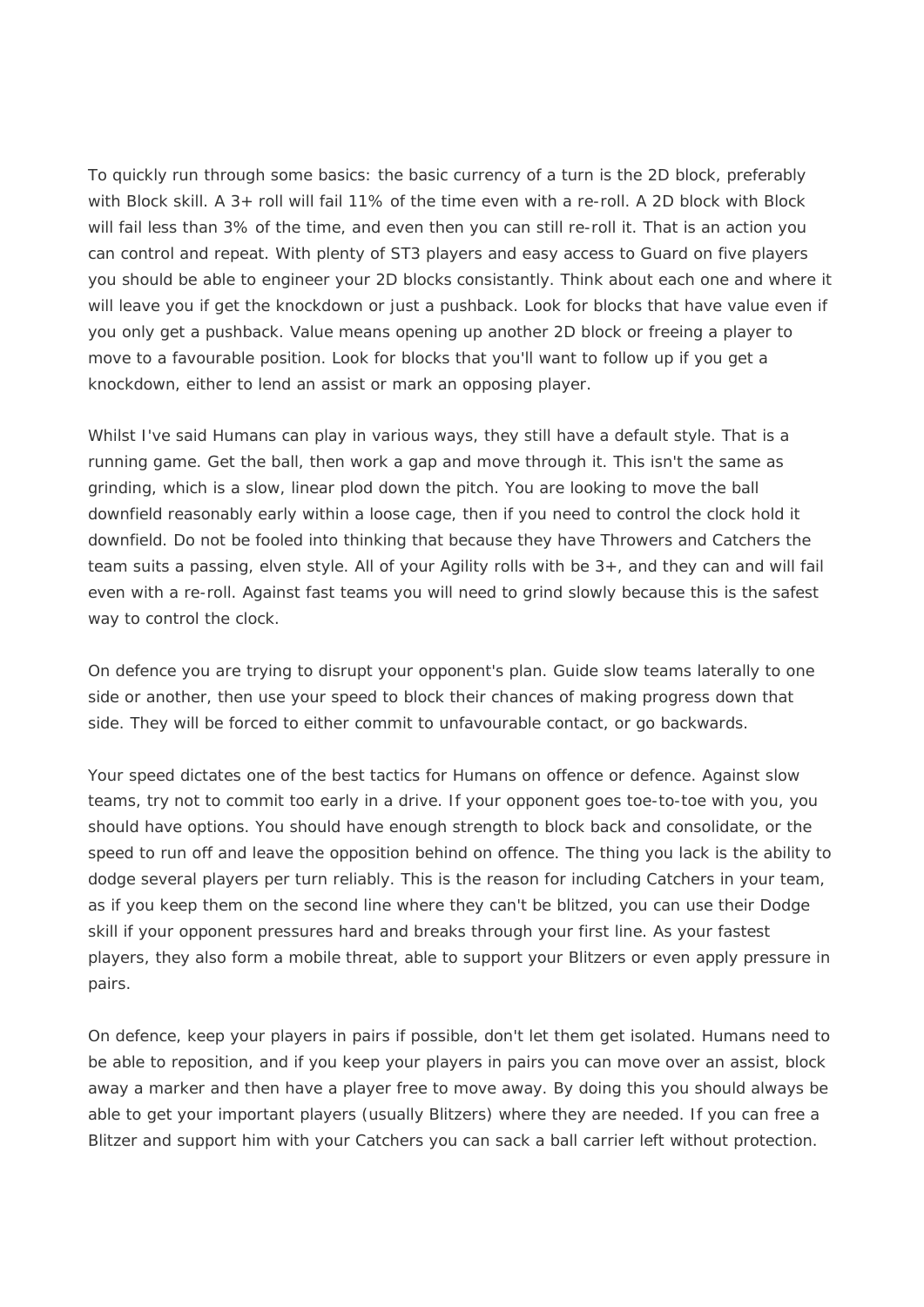This threat means your opponent must cage conventionally at all times, rather than just screen off, and gives you some chance of dictating play and stopping the grind.

# **STARTING ROSTERS**

With such a versatile roster, there are a number of ways you can start off your team. However, the choice upon which all others will depend is the one of whether to start with the Ogre. His high cost means without him you can include just about everything else, for example:

4 Blitzers (360K) 2 Throwers (140K) 2 Catchers (140K) 4 Linemen (200K) 3 Rerolls (150K) 10K left.

You could swap the 12th Lineman in this roster for an Apothecary or 4th re-roll. In fact, the latter option is something well worth considering since AG3 across the board means you could end up making a lot of 3+ rolls.

However, my preference would be to include the Ogre from the start. Because he is so expensive, it will otherwise take you several games to save up for him. His high ST and AV are also of great value to the team. In this case you could perhaps take:

Ogre (140K) 4 Blitzers (360K) 1 Thrower (70K) 1 Catcher (70K) 4 Linemen (200K) 3 rerolls (150K) 10K left

This roster (or something similar) has the advantage of including all your most expensive players from the outset. As your team develops, you can add extra players and an apothecary gradually, rather than having to save up over several games to afford a Blitzer or Ogre. However, with only 11 men it is vunerable to some unlucky casualties early on. The plan with such a roster would be to ensure that the extra value you put on the pitch (in the Ogre and Blitzers) ensures you take fewer casualties.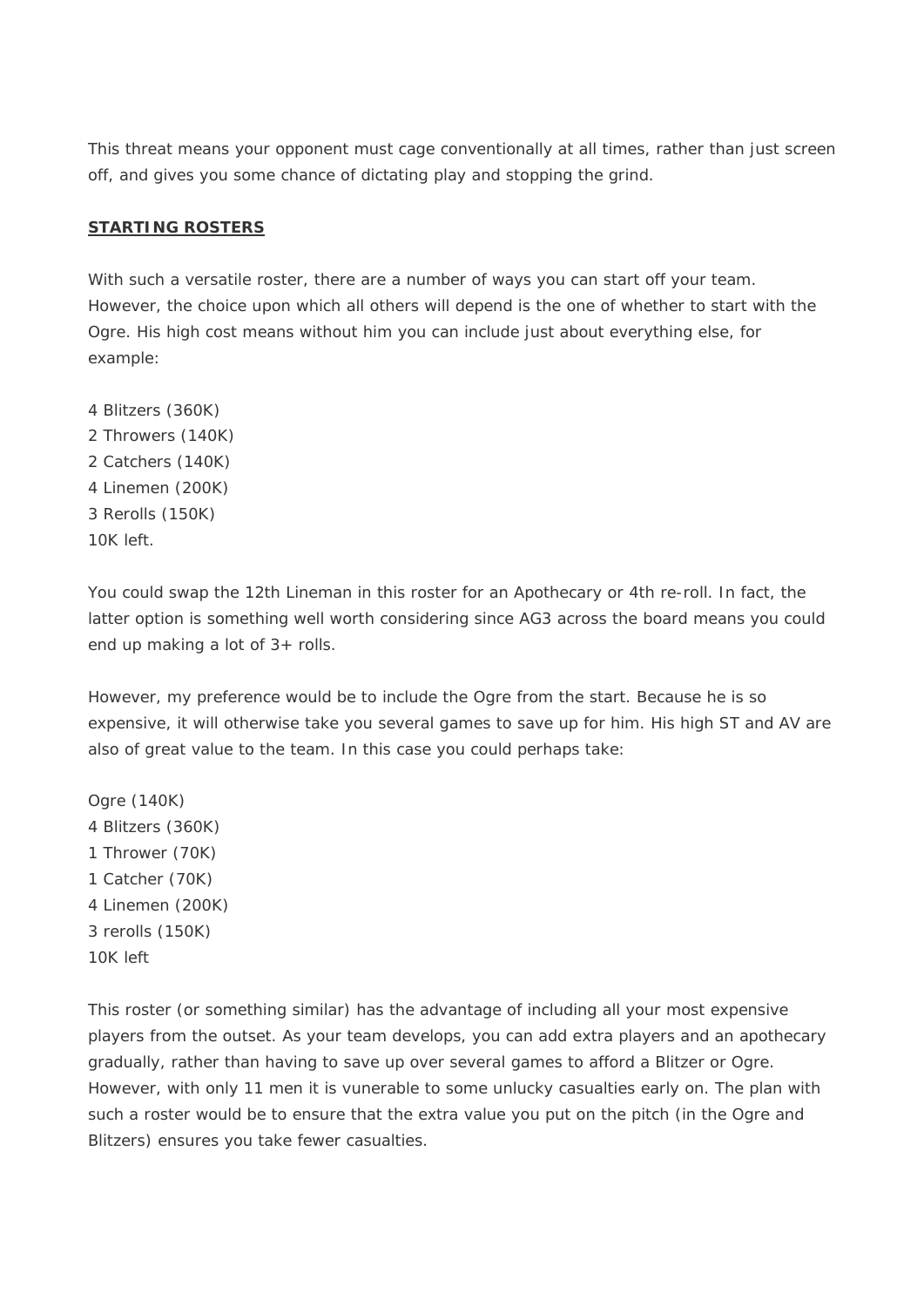I won't advocate any one roster in particular: a Human coach must learn which positionals he likes for himself. Some coaches don't like to use Throwers or Catchers at all for example. But note that in both cases above I included the maximum number of Blitzers (four). They really are the core of the team, and you can't do without them.

#### **LINEMEN**

Human linemen have the perfectly average statline. It is the statline around which all others revolve, since every other player is costed depending on how much they vary from 6338. 'Average' may sound like a bad thing, but it really isn't: for 50,000 gc the Human Lineman can perform in a variety of roles. Some linemen can only really stand on the line and take hits, lacking the speed or agillity to do anything else (e.g. Zombies). Some linemen are almost as good as positionals, but are expensive and so unsuited to the basic duties of a lineman (e.g. elves). But with MA6 the Human can keep up with play, with ST3 can block well with an assist, with AG3 can handle the ball or dodge and with AV8 can take a hit or two without being carried off the pitch. The operative word there though is *can*. Being able to do these things fairly often is not the same as being ideally suited to a task or being able to perform it reliably. A Dwarf Blocker is ideally suited to taking a hit in having AV9 and Thick Skull. An Elf Lineman is ideally suited to dodging or handling the ball with AG4. So when using a Human Lineman I always bear in mind that he is up to any job if circumstances demand it, but if you really need something to come off, it is better to see if one of your other players is in a better position. I boil this down to a simple maxim: never rely on a Human lineman, but never underestimate him either.

In leagues a Lineman doesn't have to rely on the random nature of casualties or MVPs to earn his SPPs. With MA6 and AG3 you can score with him or throw a completion if required. I usually try to skill other players up first, but if a Lineman does get an MVP or a couple of CAS, don't be afraid to try and get him up to a skill roll.

For a first skill, look no further than Block. For only 20K extra Team Value you will transform the player's effectiveness. Another good option is Wrestle, which is great for taking down blodgers, blitzing a gap in your opponent's line or just taking advantage of your team's speed. Any statistic increase or double is worth its weight in gold: the players average statline makes a fantastic springboard to take advantage of any lucky Improvement rolls. If I rolled a (5,5) I'd usually take the double. On a (4,6) I'd be tempted to ignore the stat and take Block: your team has plenty of fast players and 16 SPPs is a long way off. However, if the player already has Block, +1 MA is a fantastic pick to give you a 5th Blitzer. For doubles I usually favour Guard, as it builds on your default running game. Dodge generally isn't anywhere near as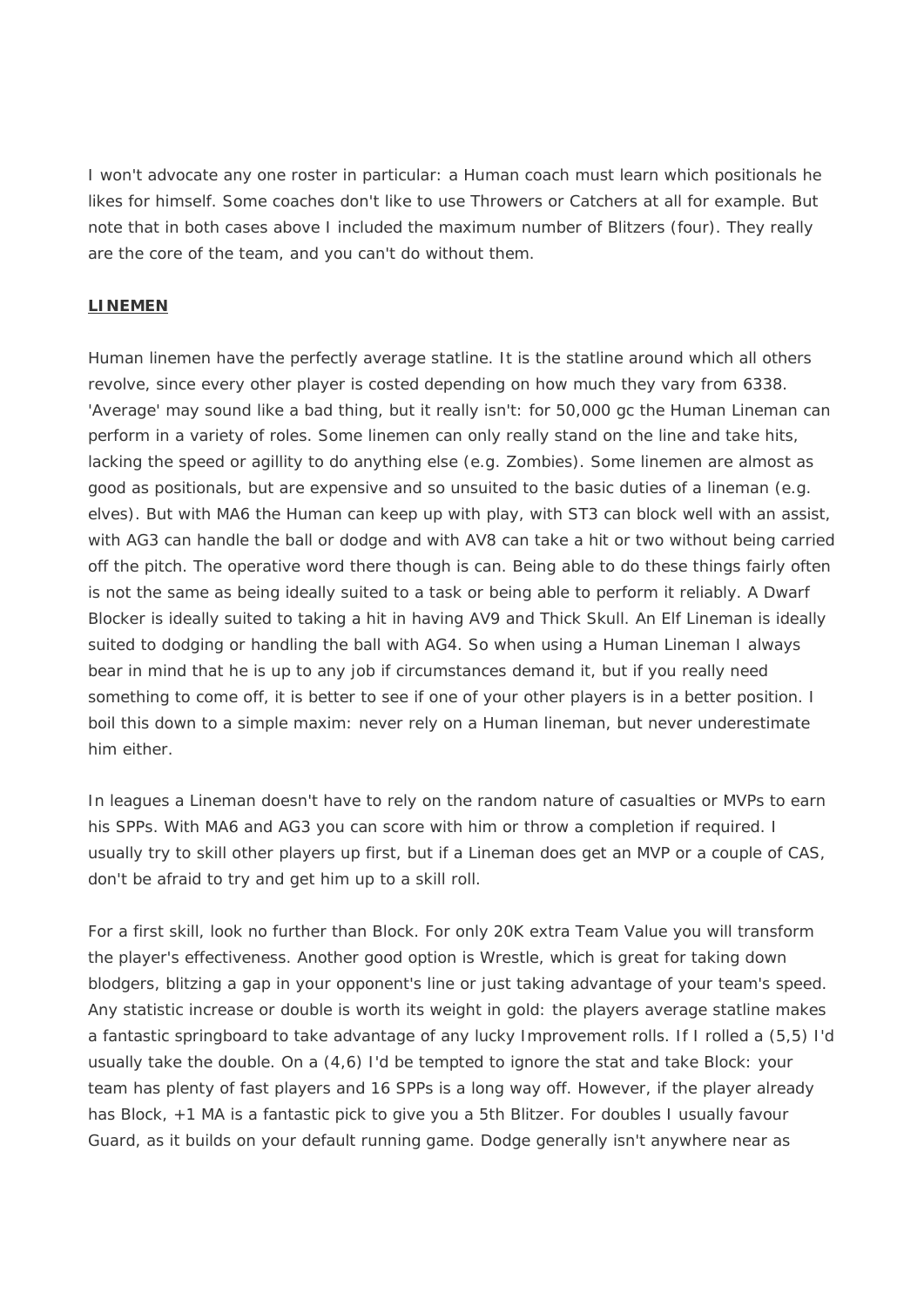effective on an AG3 player. If a Lineman gets a second or third normal skill, think carefully. You won't get as much value from it as you did Block, but it can be a good opportunity to add skills that improve the team overall but you don't want to put on a positional. Kick and Tackle are the classic examples, and Dirty Player also falls into this category (although if I was going to take that I might not want it on a valuable Block-ed up player). Dauntless is also worth considering. It is a valuable skill for Humans, as they often struggle against strong teams, but it isn't *quite* good enough to give to your Blitzers.

Normals > Block/Wrestle - Kick/Tackle/Dauntless - Fend Doubles > Guard - Ignore 2nd for Block - Dodge/Side Step/Stand Firm *(note these all build on having Guard already)*  $ST > Yes$  $AG > Yes$ AV/MA > Only if the player has compatible skills already.

## **BLITZERS**

Blitzers are the best players on the Human team, the undoubted stars of the show. They are fast, start with the best skill in the game (Block) and have access to Strength skills. Otherwise they have the same stats as the Lineman, but as I've mentioned there is nothing wrong with that, and their added MA and hitting power really gives them an edge. Unfortunately they are very expensive at 90,000 gc, unreasonably so in fact, but a coach must work with what he has.

Because the team has other players better suited to carrying the ball, your Blitzers can often end up earning SPPs more slowly than you'd like. Be proactive and try to score with them when you can, as they have the best skill options of any of your players. They make more than adequate ball carriers anyway.

For a first skill, Guard really is your best friend. It is essential to any Human play, as without it you will be outmuscled by strong teams and unable to bully weak teams. Get it on as many of your players as quickly as possible. But I have found it very effective to develop one Blitzer into a killer early on, probably on my second Blitzer to earn an Improvement. Human teams are reasonably resilient, but can often still be fragile, so the option to remove opposing players from the pitch is invaluable. Take Mighty Blow on your killer first, then Piling On. I generally only use PO if I pass the AV roll first time (unless it is a dead turn). If used well (blitz as often as possible), this guy will skill up quickly, and I'd probably take take Guard as a 3rd skill. After than, continue to develop his killer role with Tackle and Frenzy. Your other Blitzers have a number of options. Tackle is needed on one player to let you bully the fast teams, because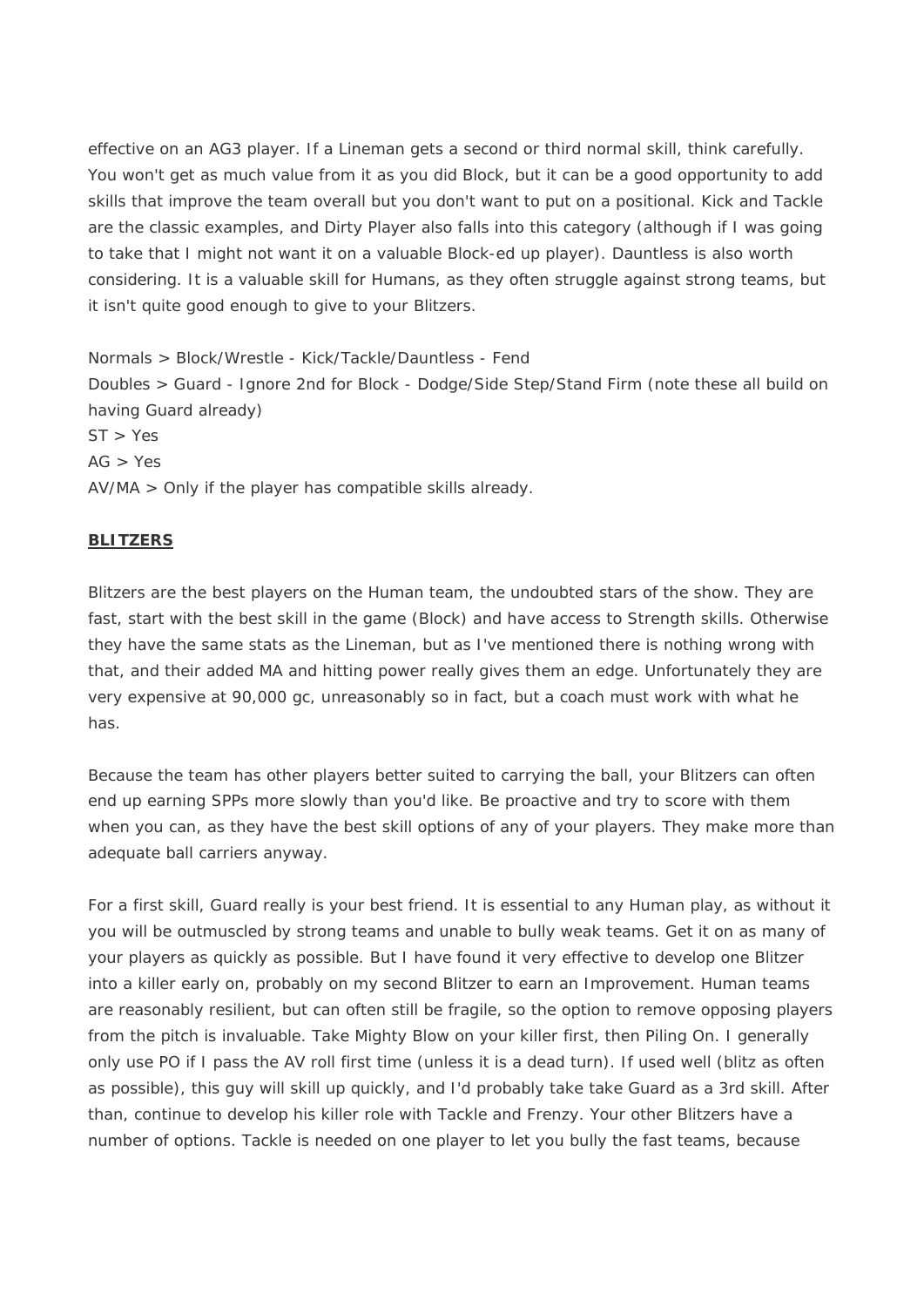otherwise they will dance around you with Blodge. Stand Firm is useful positionally, and to increase the effectiveness of Guard. Frenzy is great for controlling large areas of the pitch. Some more Mighty Blow will help you impove the bashing side of your game. Strip Ball can be a useful passive option - you won't get to use it very often, but just having it will stop your opponent putting his ball carrier anywhere he might be reached even with a half dice block. Overall, you'll benefit from taking a mix of situational skills. Humans work best when you are able to react quickly and efficiently to your what your opponent does, so you should aim to have skills that are valuable in as many situations as possible.

If you roll doubles, your choice will largely depend on the skills a Blitzer already has. Dodge is a popular choice, but on only one or two players can be easily negated by your opponent's Tackle players. Diving Tackle complements Stand Firm, whilst Side Step works well with Guard. Jump Up is also a decent pick. I would tend to avoid Passing skills (such as Leader), since your Throwers can gain those on normal rolls. But Blitzers really love stat increases. Anything you take on these guys will be worth its TV without question. I'd always taken +1MA over +1AV in the past and found it very effective, but +1AV is good to keep alive a player who has other good Improvements.

Normals > Guard - Tackle/Frenzy/Stand Firm/Strip Ball - Dauntless. Normals (Killer) > Mighty Blow - Piling On - Guard - Frenzy/Tackle Doubles > Dodge/Side Step/Diving Tackle/Jump Up *(depending on other skills)*  $ST > Yes$  $AG > Yes$ AV or  $MA > MA$ .

#### **CATCHERS**

Many coaches seem to dislike Catchers, and advise against using them at all. They are seen as an easy target for your opponent, and at 70,000 gc are woefully overpriced when compared with players of a similar role (e.g. elves and Skaven). I am of the opinion that if used well they are integral to any Human team. Perhaps the antipathy towards Catchers is a result of their misleading name: despite that, and the Catch skill, they are not suited to the role of receiver, loitering in the opposing half alone. Their ST and AV makes them very vunerable, and their AG means they can be marked out of the game and then blocked in the following turn. The Human Catcher is better suited to the role of runner on offence, lurking in the middle of a cage ready to burst forward towards the endzone. Their high MA and Dodge skill are invaluable on defence, allowing you to reposition without having to use a team re-roll on dodges or GFIs. The key is to keep them protected, never allowing your opponent to blitz them but letting you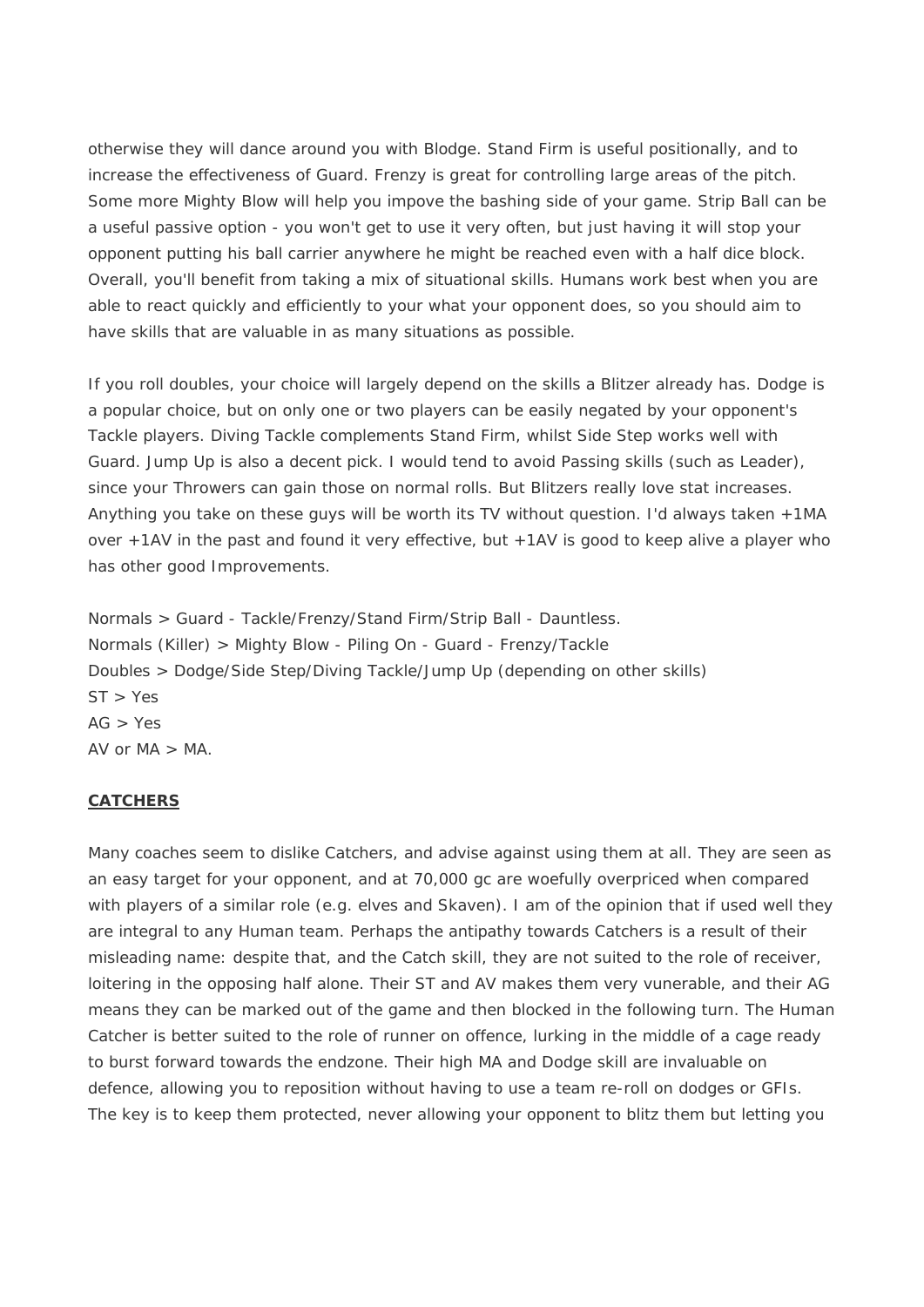use their manoeuvrability. For example, in a classic one-step defence you'd keep them on the second line of defence:

............... .O..X..X..X..O. .C..X..X..X..C. ...............

By positioning your fastest players in the widezones you make full use of their MA to get them where they are needed. If your opponent commits to either widezone by blitzing one of the players in front of a Catcher (marked 'O'), you can dodge your Catcher away and put another player in front of him. Or use the Catcher as an assist and blitz with one of your other players. If your opponent totally commits, your Catcher on the other side has the speed to move all the way over. Play will usually be more messy than in the diagram above, but the general principle is the same. Catchers make a good target for opposition blitzes, but if you keep them safe you can still make great use of their abilities. And of course, they are a big threat on the counter attack.

Catchers will earn SPPs naturally, scoring a large number of your touchdowns. Try not to let them hog all the SPPs, as they are fragile and you'll end up replacing them more than other positions. Don't be afraid to skill them up given the opportunity though, as they have probably the best value-for-TV development path on the roster. There are 5 or 6 skills that are easily worth the extra 20K on your TV, which can't be said so confidently of say Linemen or Throwers.

Again, for a first skill look no further than Block. Catchers are vunerable, and the combination with Dodge will give them some protection, and the ability to block or blitz their way out of trouble with an assist. For second skills I consider it a choice between Dauntless and Side Step. The former makes them a real threat, especially in pairs, as MA means they can cover a lot of ground to throw a 1 or 2 dice block. If you are going to develop this way, it is worth considering Wrestle over Block beforehand for its value against ball carriers with Block. You won't want to give them all Wrestle though, as it isn't good when you are on offence and want to give them the ball. The latter is very valuable positionally, and offers some passive protection as your opponent may elect not to block him for fear of not knocking him down. Whichever you take second, I would generally take the other third. It is not unlikely that a Catcher will get a fourth or fifth skill, and in this case I like to accentuate their speed with Sure Feet. You will generally only want 2 Catchers on the pitch at once, in which case you can develop your reserves for more specialised roles. Strip Ball complements the Wrestle/Dauntless path for attacking ball carriers. Sure Hands is useful in combination with their MA and Dodge skill for grabbing up loose balls, even in TZs. Diving Tackle, Side Step and Shadowing offer the option for a great man-marker, although that is quite a marginal build. Diving Catch is worth mentioning since the LRB6 rules mean it gives you +1 to catch an accurate pass. However, since passing plays are dangerous for Humans and the bonus doesn't apply to hand-offs, I generally value other skills more highly.

On doubles, Guard is the best option. A mobile Guard is fantastic, especially if your other Catchers are already developed to be a mobile threat. I don't think that other Strength or Passing skills are better than what they can normally get. But you might want to experiment with Nerves of Steel to give options to hand-off if your cage gets swamped. As always, and stat increase is golden. +1ST makes them an extra, faster Blitzer and +1AG makes them almost a Gutter Runner. I tend to favour MA over AV, speed being key to the Catcher's role.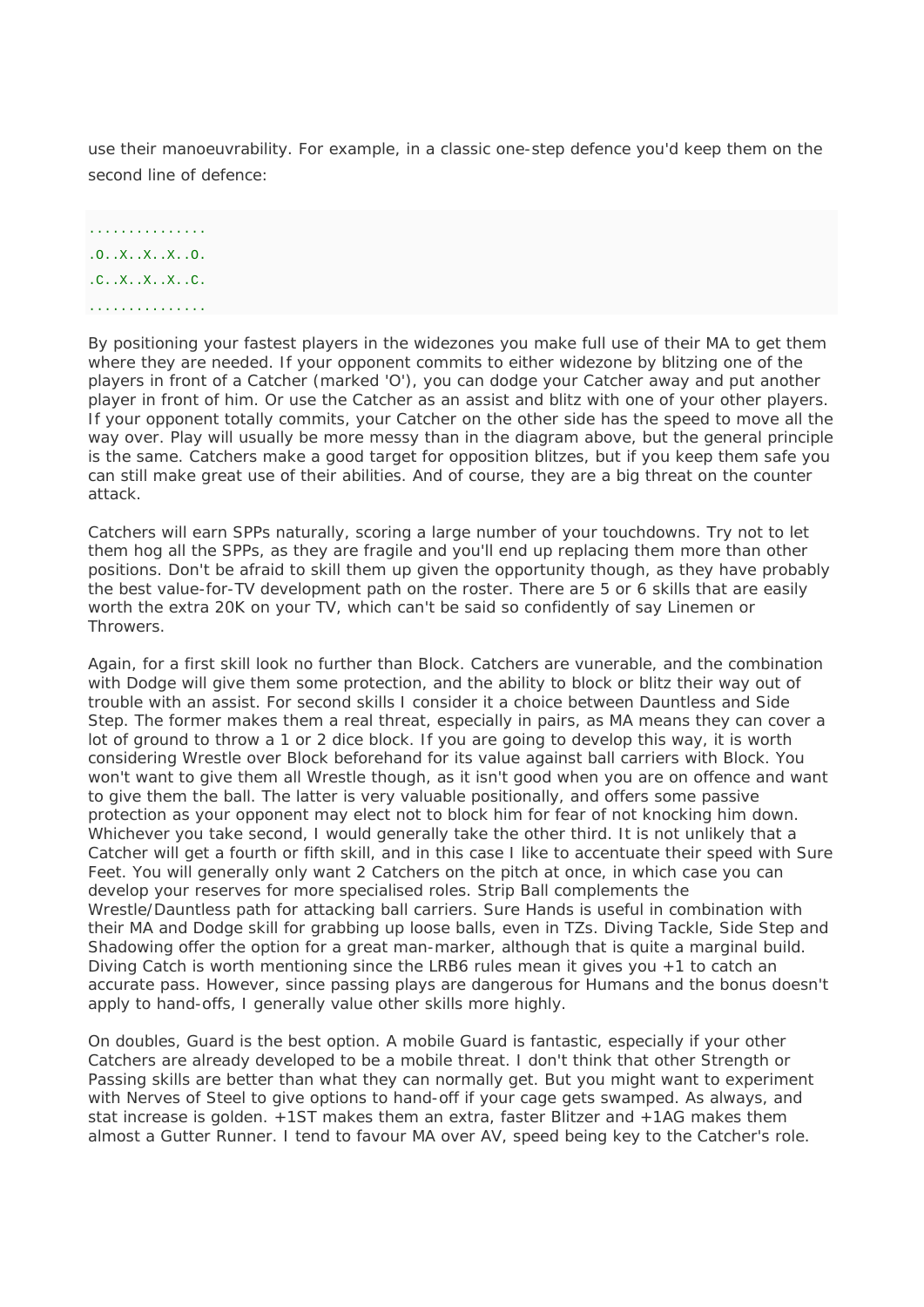Normals > Block/Wrestle - Dauntless/Side Step - Sure Feet/Sure Hands - Diving Tackle/Diving Catch Doubles > Guard ST > Yes  $AG > Yes$ AV or  $MA > MA$ .

## **THROWERS**

I find Throwers to be problematic. Their Sure Hands skill is valuable for a starting team, and Pass skill gives the team an option. But they tend to hog the SPPs because you'll usually score with the player who first picks up the ball, and because he'll generally pick up a few Completions along the way. This is dangerous since the player's skills are generally worse value for TV than the rest of the team. Passing is also generally a sub-optimal play even for Elves, and even more so for an AG3 player. Even when developed a Human Thrower needs two skills including a double to get a 3+ long pass. If you avoid the temptation to run the team with a Thrower as quarterback though, they are useful. I like to think of them as a Lineman with extras, as if the ball pops loose they have the skills to give you a good chance of picking it up and getting it where you want it. Late in the game when re-rolls are scare, a reliable way to pickup the ball and lob it downfield can be invaluable. It is also important to have a way to counter the elf nonsense that is Leap + Strip Ball.

There are two main ways to develop your Throwers, and it might be best to go for one of each. The "Lineman plus" would generally start with Block, and after that might be a good time to take Leader. This player can then develop as a runner/retriever with skills like Kickoff Return, Dump Off and Nerves of Steel. The other path would be the classic quarterback, and it is good to have this kind of player around, as Humans need to be able to alter their tactics from drive to drive. This player would start with Accurate, hope for a doubles for Strong Arm and if you don't get it go for Block then Safe Throw and maybe Kickoff Return or Hail Mary Pass.

Normals (runner) > Block - Leader/Kickoff Return - Dump Off/Nerves of Steel Normals (quarterback) > Accurate - Safe Throw - Block - Kickoff Return/HMP Doubles (runner) > Guard/Dodge Doubles (quarterback) > Strong Arm - Guard/Dodge  $ST > Yes$  $AG > Yes$ AV or MA > MA. On a doubles consider taking the skill.

#### **OGRE**

The Ogre is incredibly valuable to a Human coach. The team is otherwise ST3 or under, so when going toe-to-toe with the opposition his bulk with be invaluable. The Ogre is best suited to a supporting role, as roadblock and nuisance, using his ST and AV to mark several opposing players and take hits so that other players don't have to. Because he has Loner, he isn't well suited to a blitzing role, and luckily you have Blitzers who can do that well enough on their own. If you want to ram the Ogre into a cage, it is best to make the hole with a Blitzer and then declare a Move action with the Ogre to get him into the mix. Be conservative with the Ogre, his ST5 makes him difficult for your opponent to shift, so if he is well positioned don't activate him and risk losing his TZ. Don't think of the Ogre like a Minotaur or Rat Ogre, who needs to be involved every turn. The Ogre can be effective in a passive role. If he gets marked out of the game, don't be afraid to throw blocks at the end of a turn, as Mighty Blow means he is quite capable of gaining a valuable KO or CAS and removing his marker.

Ogres will generally only earn SPPs from CAS and MVPs. There is no real point trying to score with him or get him a comp: it is much more likely to work with one of your other players.